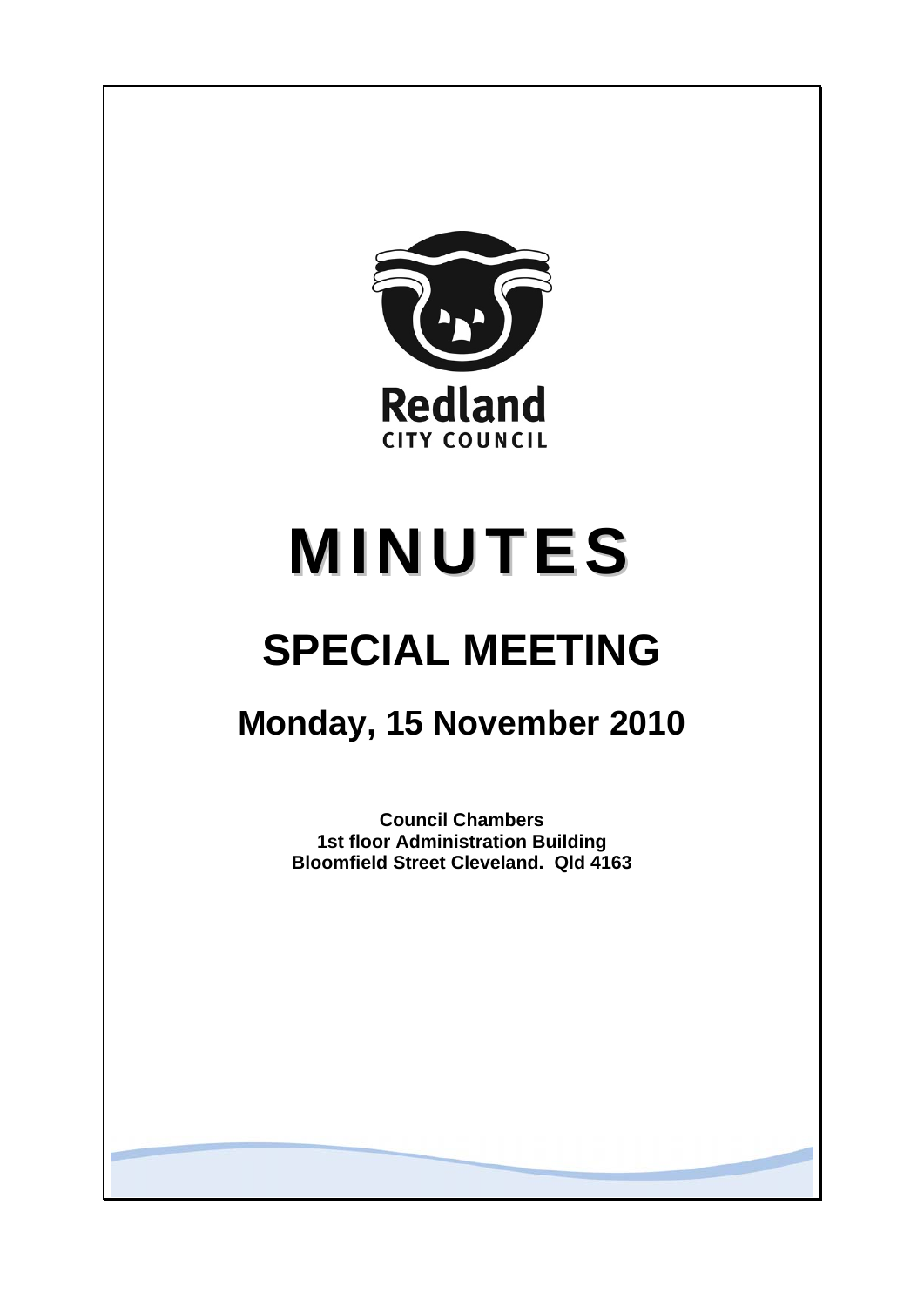#### **TABLE OF CONTENTS**

| <b>ITEM</b>  |       | <b>SUBJECT</b>                                                                                        | <b>PAGE NO</b> |
|--------------|-------|-------------------------------------------------------------------------------------------------------|----------------|
| 1            |       |                                                                                                       |                |
| $\mathbf{2}$ |       |                                                                                                       |                |
| 3            |       |                                                                                                       |                |
| 4            |       |                                                                                                       |                |
| 5            |       |                                                                                                       |                |
|              | 5.1   | DEVELOPMENT & COMMUNITY STANDARDS 5                                                                   |                |
|              | 5.1.1 | <b>HOME BUSINESS AT 31 DREVESEN AVENUE,</b>                                                           |                |
|              | 5.1.2 | <b>INTERPRETATION OF REDLAND PLANNING SCHEME</b><br><b>BUILDING HEIGHT RESTRICTIONS FOR APARTMENT</b> | 18             |
| 6            |       |                                                                                                       |                |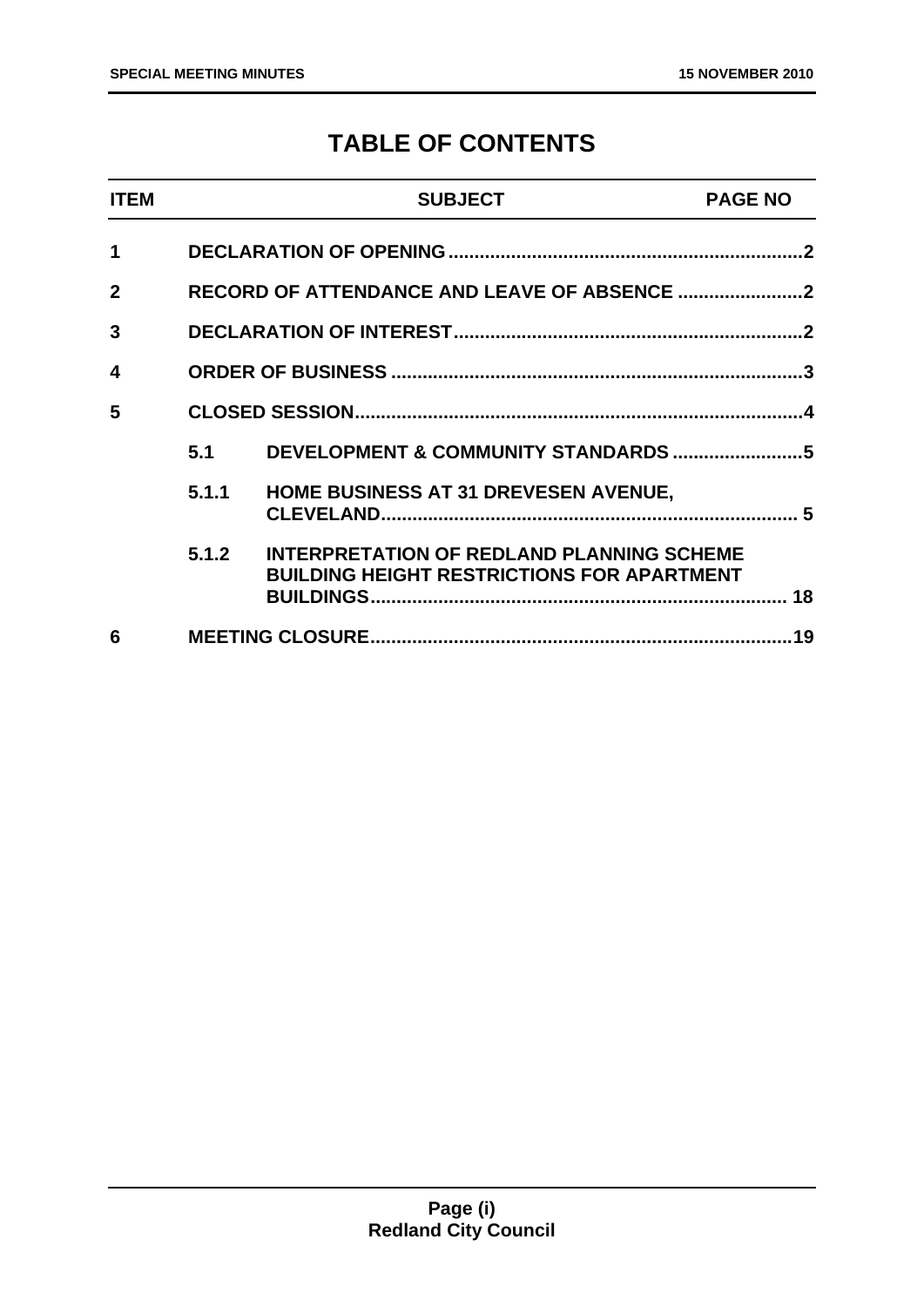#### <span id="page-2-0"></span>**1 DECLARATION OF OPENING**

The Mayor declared the meeting open at 1.36pm.

#### **2 RECORD OF ATTENDANCE AND LEAVE OF ABSENCE**

#### **PRESENT:**

| Members:                           |                                                            |
|------------------------------------|------------------------------------------------------------|
| Cr M Hobson PSM                    | Mayor                                                      |
| Cr M Elliott                       | Deputy Mayor and Councillor Division 7 - entered at 2.21pm |
| Cr W Boglary                       | <b>Councillor Division 1</b>                               |
| Cr C Ogilvie                       | <b>Councillor Division 2</b>                               |
| Cr D Henry                         | <b>Councillor Division 3</b>                               |
| Cr J Burns                         | <b>Councillor Division 4</b>                               |
| Cr B Townsend                      | <b>Councillor Division 5</b>                               |
| Cr T Bowler                        | Councillor Division 6                                      |
| <b>Cr K Reimers</b>                | <b>Councillor Division 8</b>                               |
| Cr K Williams                      | <b>Councillor Division 9</b>                               |
| <b>Executive Leadership Group:</b> |                                                            |
| Mr G Stevenson PSM                 | <b>Chief Executive Officer</b>                             |
| Mr N Clarke                        | <b>General Manager Governance</b>                          |
| Mr G Photinos                      | Acting General Manager Planning & Policy                   |
| Mrs T Averay                       | General Manager Development & Community Standards          |
| Officers:                          |                                                            |
| Mr A Ross                          | <b>Manager Legal Services</b>                              |
| Mr B Macnee                        | Manager Sustainable Assessment                             |
| Mr M Hunt                          | <b>Acting Manager Land Use Planning</b>                    |
| Mr C Vize                          | Senior Planner, Planning Assessment                        |
| Mr G Simpson                       | <b>Acting Group Manager Community Standards</b>            |
| Minutes:                           |                                                            |
| Mrs J Parfitt                      | Corporate Meetings & Registers Team Leader                 |
|                                    |                                                            |

#### **APOLOGY**

Cr H Murray, Councillor Division 10

#### **3 DECLARATION OF INTEREST**

The Mayor reminded Councillors of their responsibilities in relation sections 172, 173 and 174 of the *Local Government Act 2009*.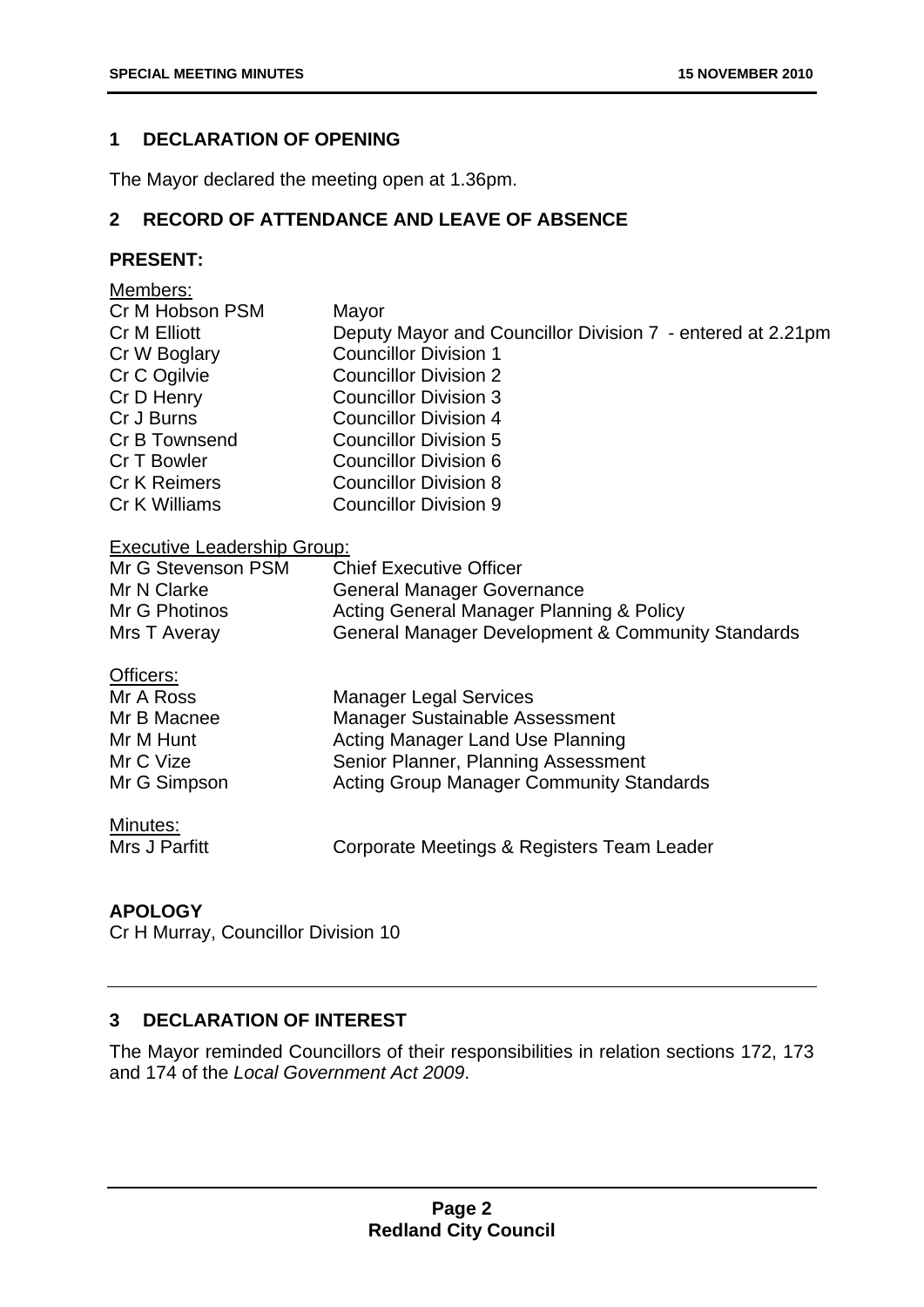#### <span id="page-3-0"></span>**4 ORDER OF BUSINESS**

It was noted that item 4.1.1 (as listed on the Agenda) had been withdrawn following further information being received from the complainant. This matter will be considered at a later date.

#### **COUNCILLOR ABSENCES FROM MEETING DURING CONFIDENTIAL DISCUSSION**

Cr Elliott entered the meeting at 2.21pm.

Cr Ogilvie left the meeting at 2.08pm and returned at 2.10pm.

Cr Boglary left the meeting at 3.01pm and returned at 3.03pm.

Cr Williams left the meeting at 3.10pm and returned at 3.12pm.

Cr Elliott left the meeting at 3.45pm and returned at 3.50pm.

Cr Elliott left the meeting at 4.02pm and returned at 4.07pm.

Cr Burns left the meeting at 4.07pm and returned at 4.10pm.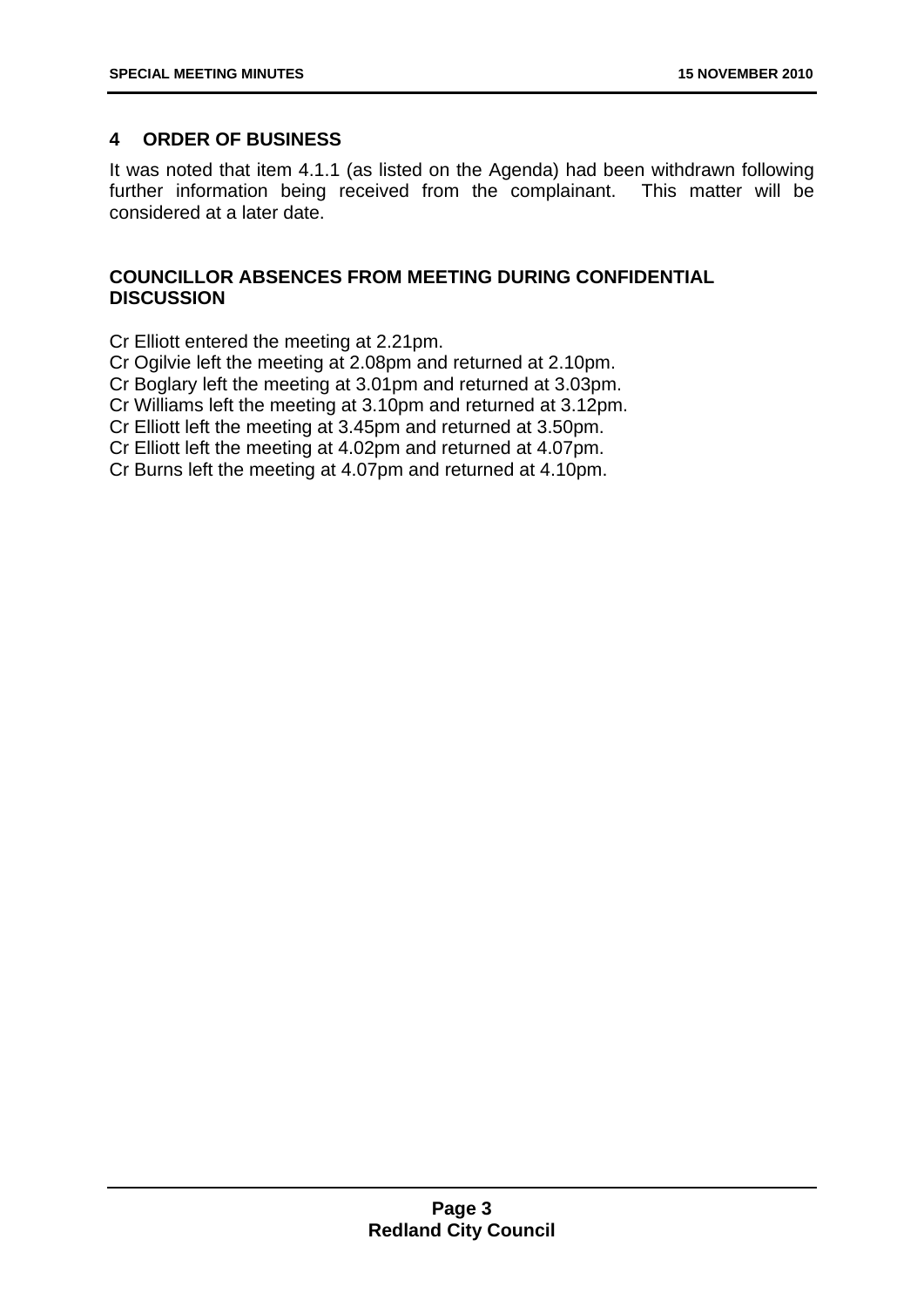#### <span id="page-4-0"></span>**5 CLOSED SESSION**

#### **MOTION TO CLOSE MEETING**

| Moved by:    | Cr Ogilvie       |
|--------------|------------------|
| Seconded by: | <b>Cr Bowler</b> |

That the meeting be closed to the public pursuant to section 72(1) of the *Local Government (Operations) Regulation2010* to discuss the following items:

- 5.1.1 Home Business at 31 Drevesen Avenue, Cleveland.
- 5.1.2 Interpretation of Redland Planning Scheme Building Height Restrictions for Apartment Buildings.

CARRIED

#### **MOTION TO REOPEN MEETING**

Moved by: Cr Williams Seconded by: Cr Ogilvie

That the meeting be again opened to the public.

CARRIED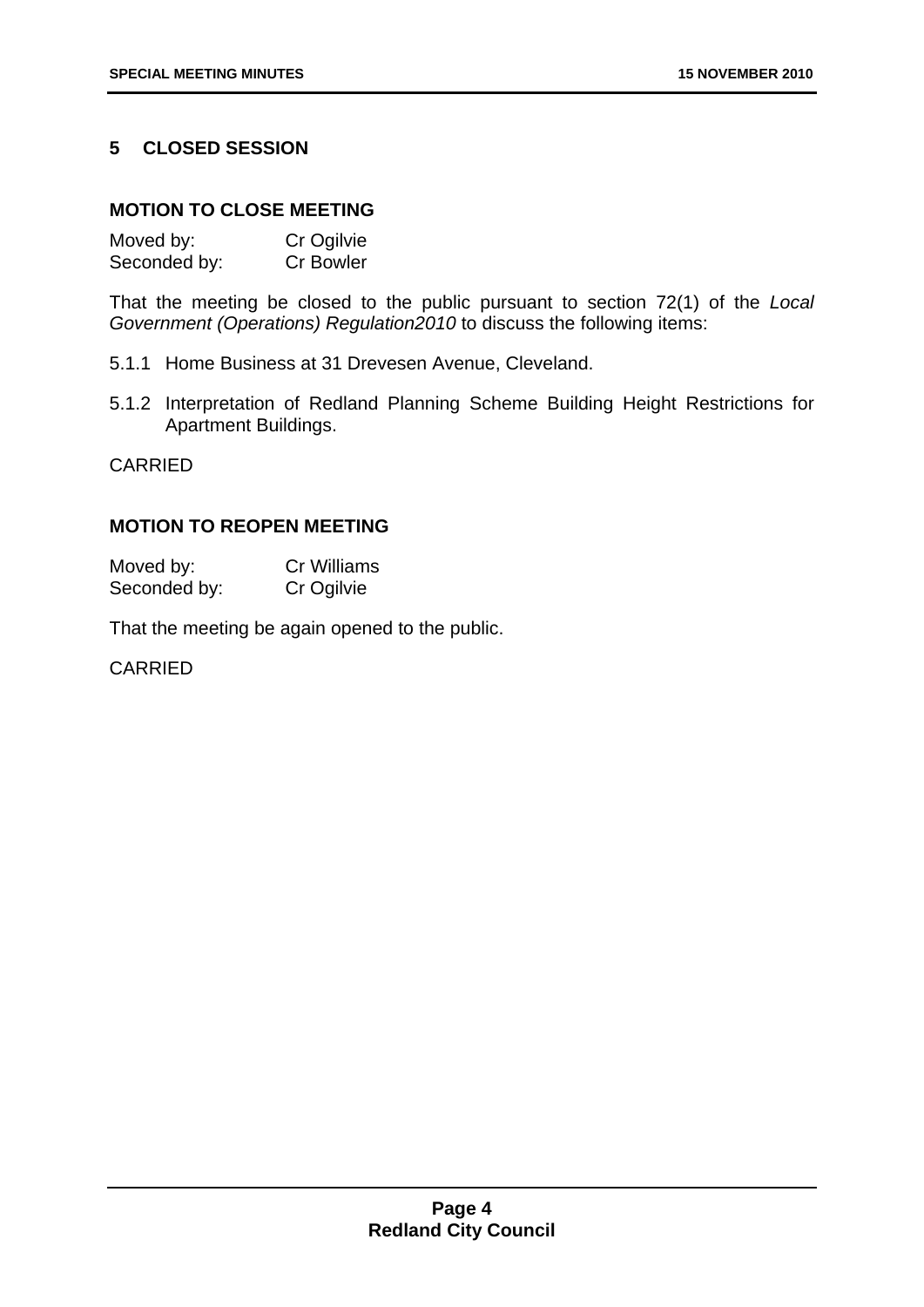#### <span id="page-5-0"></span>**5.1 DEVELOPMENT & COMMUNITY STANDARDS**

#### **5.1.1 HOME BUSINESS AT 31 DREVESEN AVENUE, CLEVELAND**

| <b>Dataworks Filename:</b>       | MC012260<br><b>GOV</b> – Special Meetings 2010                                                                                                                                           |
|----------------------------------|------------------------------------------------------------------------------------------------------------------------------------------------------------------------------------------|
| <b>Attachments:</b>              | <b>Attachment 1: Locality Maps &amp; Site Plans</b><br><b>Attachment 2: Odour Expert Report</b><br><b>Attachment 3: Planning Expert Advice</b><br><b>Attachment 4: Acoustical Review</b> |
| <b>Responsible Officer Name:</b> | <b>Toni Averay</b><br><b>General Manager Development &amp; Community</b><br><b>Standards</b>                                                                                             |
| <b>Author Name:</b>              | <b>Chris Vize</b><br><b>Senior Planner, Planning Assessment</b>                                                                                                                          |

#### **EXECUTIVE SUMMARY**

| <b>Application Type</b>                       | Material Change of Use<br>Code |
|-----------------------------------------------|--------------------------------|
|                                               | Assessment                     |
| <b>Proposed Use</b>                           | <b>Home Business</b>           |
| <b>Property Description</b>                   | Lot 42 on RP 118194            |
| Location                                      | 31 Drevesen Avenue Cleveland   |
| <b>Land Area</b>                              | 892.8 <sup>2</sup>             |
| <b>Redlands Planning Scheme Zoning</b>        | <b>Urban Residential</b>       |
| <b>Designated</b><br>Community                | N/A                            |
| <b>Infrastructure</b>                         |                                |
| <b>Overlays</b>                               | Nil                            |
| SEQ Regional Plan 2009-2031<br>$\blacksquare$ | Urban Footprint                |
| <b>Land Use Category</b>                      |                                |
| <b>No. of Public Submissions</b>              | N/A                            |
| <b>Applicant</b>                              | Mr G M Wood                    |
| <b>Land Owner</b>                             | Mr G M Wood                    |
| <b>Properly Made Date</b>                     | 09/09/2010                     |
| <b>Start Decision Stage</b>                   | 23/09/2010                     |
| <b>Statutory Decision Date</b>                | 18/11/2010                     |
| <b>Application Coordinator</b>                | <b>Chris Vize</b>              |
| <b>Manager</b>                                | <b>Bruce Macnee</b>            |
| <b>Recommendation</b>                         | Refusal                        |

#### **PURPOSE**

This Category 4 application is referred to the Development Assessment Committee for determination.

#### **EXECUTIVE SUMMARY**

Council has received an application seeking a Development Permit for a Material Change of Use (Code Assessment) for a *Home Business* on an allotment zoned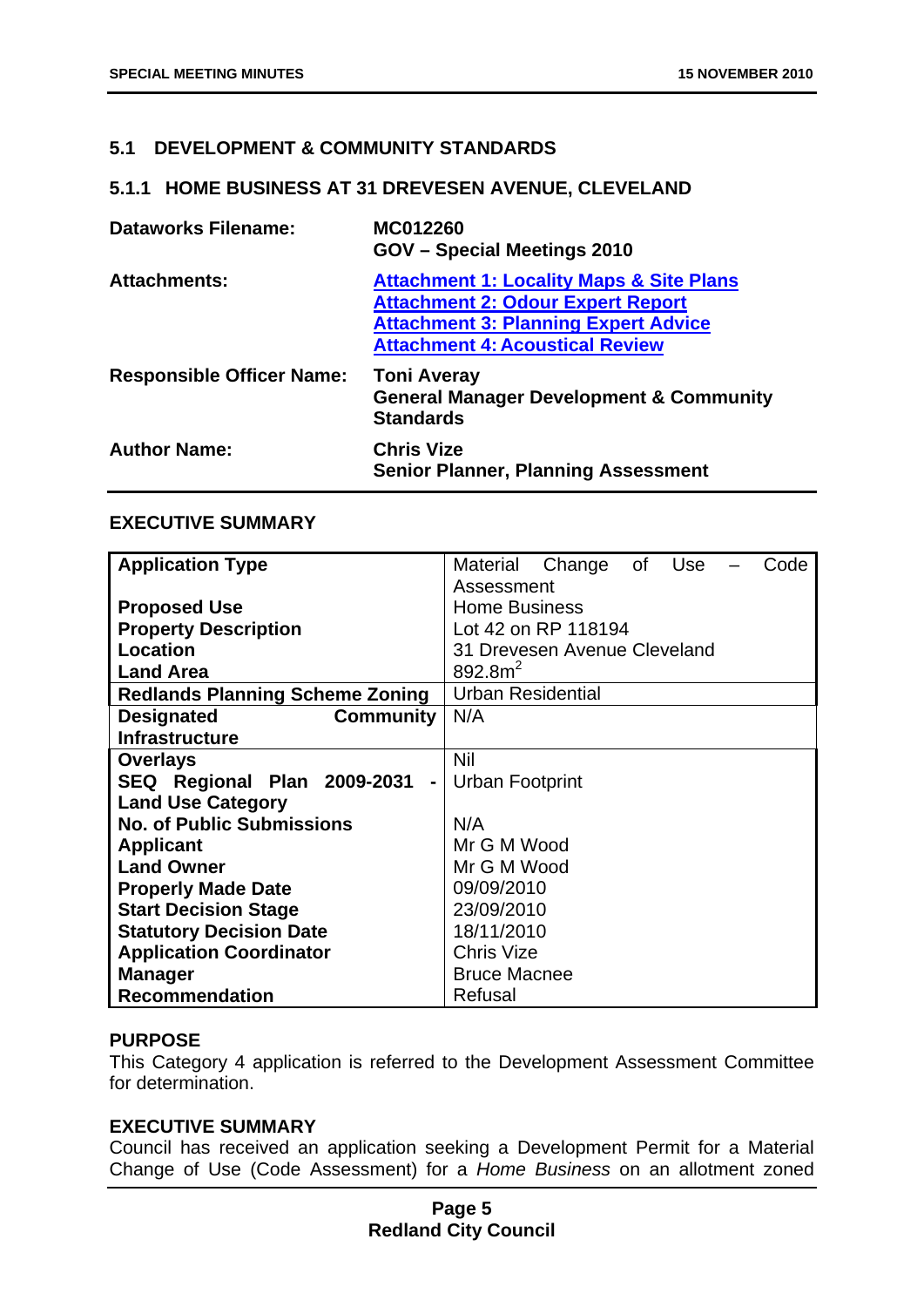Urban Residential, on land at 31 Drevesen Avenue, Cleveland. The proposal involves the cooking and storage of seafood in a domestic outbuilding at the rear of the site.

The application was made in accordance with the *Sustainable Planning Act 2009* and did not require external referral or public notification. The application has been assessed against the relevant sections of the *Redlands Planning Scheme* and is considered to conflict with some of the applicable codes. It is considered that the proposal is not low-key in terms of the operational scale and activities. The development would require a level of infrastructure that is not consistent with a residential use and the applicant has not demonstrated that the proposal complies with the planning scheme in relation to odour and noise emissions, traffic movements, waste management/disposal and stormwater management. It is therefore recommended that the application be **refused**.

#### **BACKGROUND**

In 1997, Council received an application for a Home Occupation for the cooking and storage of seafood at the subject site (Council Ref: C2881). This application was granted approval on 22 September 1997. Condition 2M of the consent approval states:

*M This consent shall lapse and cease to have effect on 30 August 1998 unless the Council agrees in writing to its extension in which case it shall remain valid subject to any conditions specified in the notification advising of the extension.* 

On 23 June 1998 the applicant lodged a request to extend the approval period for an additional 5 years. On 23 July 1998 a 3 year extension was granted, with condition 2M being amended to state that the consent will lapse and cease to have effect on 30 August 2001.

On 24 October 2002 Council approved an additional extension to the approval period, with Condition 2M amended to read as follows:

*M This approval will lapse and will have no force or effect whatsoever on 31 March 2005. No further notice will be given advising of the date the approval lapses and from 31 March 2005 the cooking and/or storage of seafood on the premises will be unlawful.* 

On 31 March 2005 Council received a request to extend the approval period. On 7 February 2006 Council resolved the refuse the application, and a decision notice to this effect was sent on 13 February 2006.

On 10 March 2006 the applicant engaged solicitors to commence a Notice of Appeal in the Planning and Environment Court in respect of Council's decision to refuse the requested extension. On 31 August 2006 Council's solicitors sent a facsimile to the applicant's solicitors stating that the applicant may make a fresh application to Council for the home occupation, which will be considered on its merits.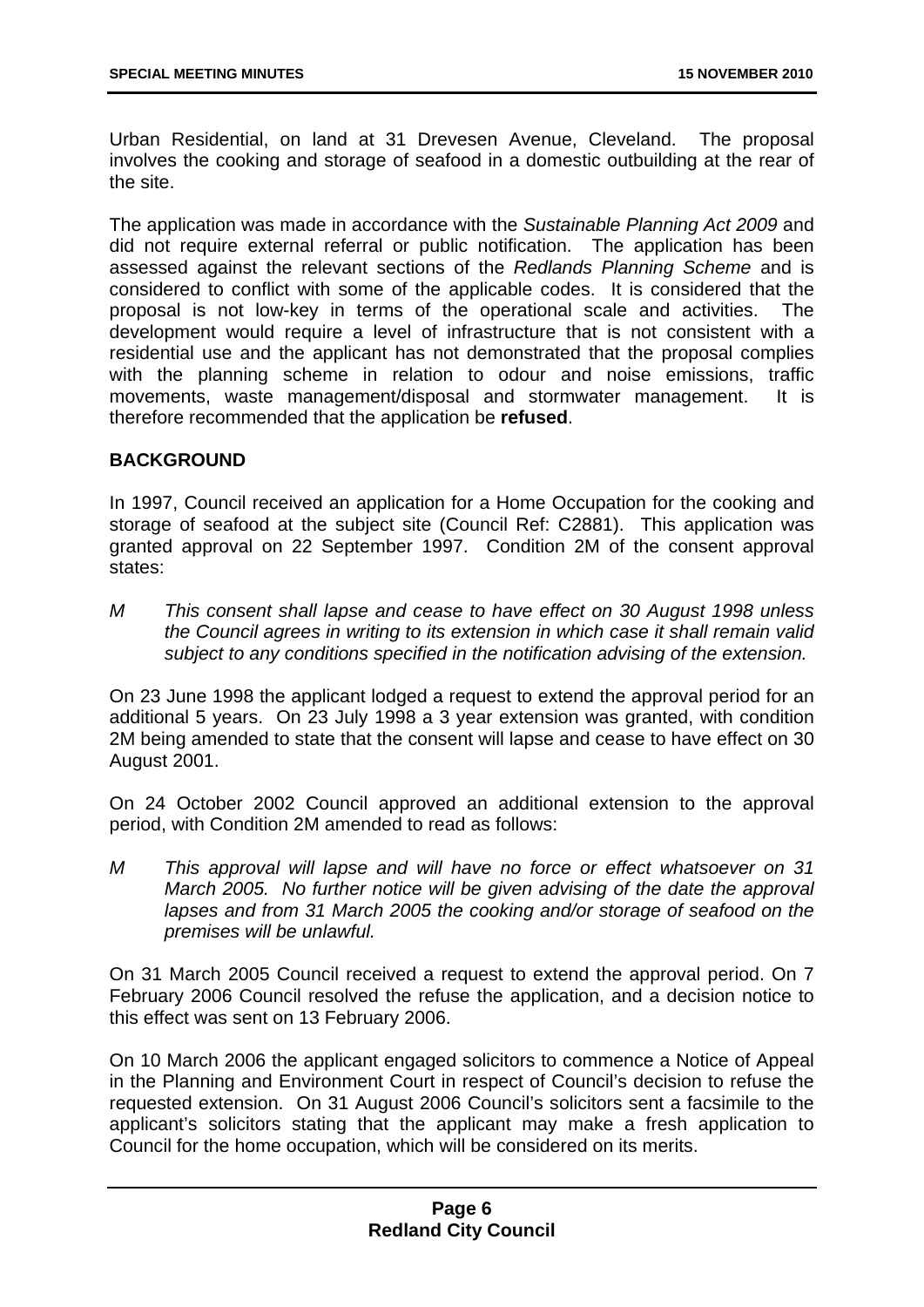On 4 September 2006 Council received confirmation that a Notice of Discontinuance had been lodged with the Planning and Environment Court. No further approval has been issued by Council for the home business at the site since 31 March 2005.

It is understood that while there have been several verbal complaints regarding the operation of the business and some anonymous written complaints, there are no formal written complaints registered on Council's system. These complaints have generally focused on the odour, noise and general amenity impacts of the use.

The seafood business is currently the subject of an application by Council in the Planning and Environment Court for a declaration that the operation of a seafood home business from the site requires a development approval. The Court application has been suspended subject to the Council assessment of the development application.

#### **CONSULTATION**

The Planning Assessment Team has consulted with other Council assessment teams where appropriate, as well as engaging external planning, odour and noise consultants. These external consultant reports have been considered in the assessment of the application. A copy of the original proposal was provided to Councillor Debra Henry of Division 3 on 13 September 2010.

#### **1.0 DEVELOPMENT PROPOSAL AND SITE DESCRIPTION**

#### **1.1 Proposal**

The proposal involves the use of the premises for the cooking and storage of seafood. The use is predominantly contained within the shed (approximately  $25m^2$ ) (5m x 5m) gross floor area) at the rear of the site. This shed contains the refrigeration unit, for the storage of bait and crabs, the cooking vat and wash sinks. Eskies and buckets are predominantly stored under cover in a roofed and mesh screened area along part of the eastern and southern boundaries. Some materials, including crab pots, nets and some buckets and eskies, are stored uncovered and in the open at the rear of the site.

The main characteristics of the Home Business are as follows:

- The business generates a maximum of twenty (20) tonnes of seafood in an average fishing season.
- The application information indicates that the business is run and operated by the property owner, with no employees (refer IDAS Form 1). Discussions with the operator however, indicate that there are one or two non-resident employees.
- The business operates two (2) licensed fishing boats which are stored towards the rear of the site. Each of the employees uses a fishing boat and utility vehicle.
- The owner of the business has advised that the business can operate seven (7) days a week, is dependent on a number of elements such as the weather, and is characterised by the following operation:
	- o The fishing boats are loaded and exit the site between 2.45am in summer and 5am in winter;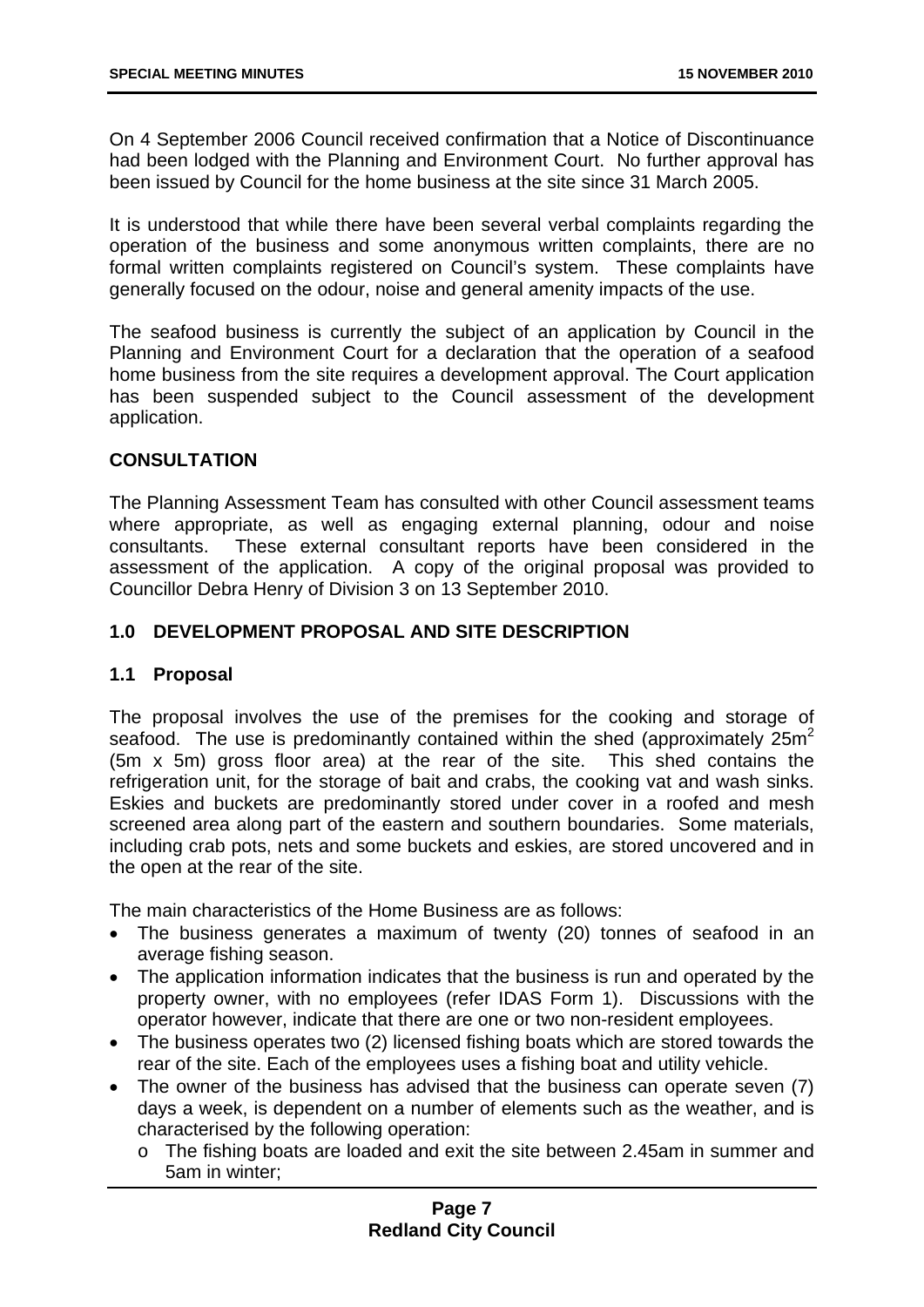- o The fishing boats return to the site between 6am 9am;
- o Cleaning and preparation of crabs for cooking between 6am 9am;
- o Cooking seafood begins at 9am; and
- o Cooking of seafood concludes and cooked crabs are collected at approximately 1pm.
- Deliveries to the site are limited to gas canisters for cooking of the seafood. Discussions with the applicant indicate that bait is brought to the site by the applicant and seafood is taken from the site by the applicant.
- The applicant advises that there are no retail sales from the site and the produce is delivered directly to retail outlets.
- The applicant has advised that bait boxes are rinsed and taken to the refuse collection at the wharf.
- The business does not accept produce from other business sources.
- The owner has advised that the fishing boats are not repaired on site (aside from minor replacements).

The proposal also requires accreditation by Safe Food Production Queensland under the Food Production (Safety) Act 2000 that provides for food safety measures for the production of primary produce, including dairy, meat, eggs and seafood products. It is noted that Safe Food Production Queensland requires that Council approval for the use is gained prior to accreditation being granted.

#### **1.2 Site**

The subject site is located on the western side of Drevesen Avenue and contains a dwelling house towards the front of the site. Resident carparking is provided in a lock-up garage within the house, with additional car parking available on the concrete driveway area in front. A driveway runs along the southern side of the house down to the backyard. Two sheds are located at the rear of the site; one for general storage ancillary to the house and one containing the crab cooking operation.

#### **1.3 Surrounding Area**

The general area represents a standard urban residential neighbourhood, comprising dwelling houses on  $700m^2$ -900 $m^2$  size lots. The site adjoins 3 neighbouring properties of similar size to the applicants (890 $m<sup>2</sup>$ ) to the north, south and west with access to Drevesen Avenue to the east.

#### **2.0 APPLICATION CONTEXT**

#### **2.1** *Sustainable Planning Act 2009* **( SPA )**

This application has been made in accordance with Chapter 6 (Integrated Development Assessment System, IDAS) of the *Sustainable Planning Act 2009* and constitutes an application for Code Assessment for a material change of use under the *Redlands Planning Scheme.*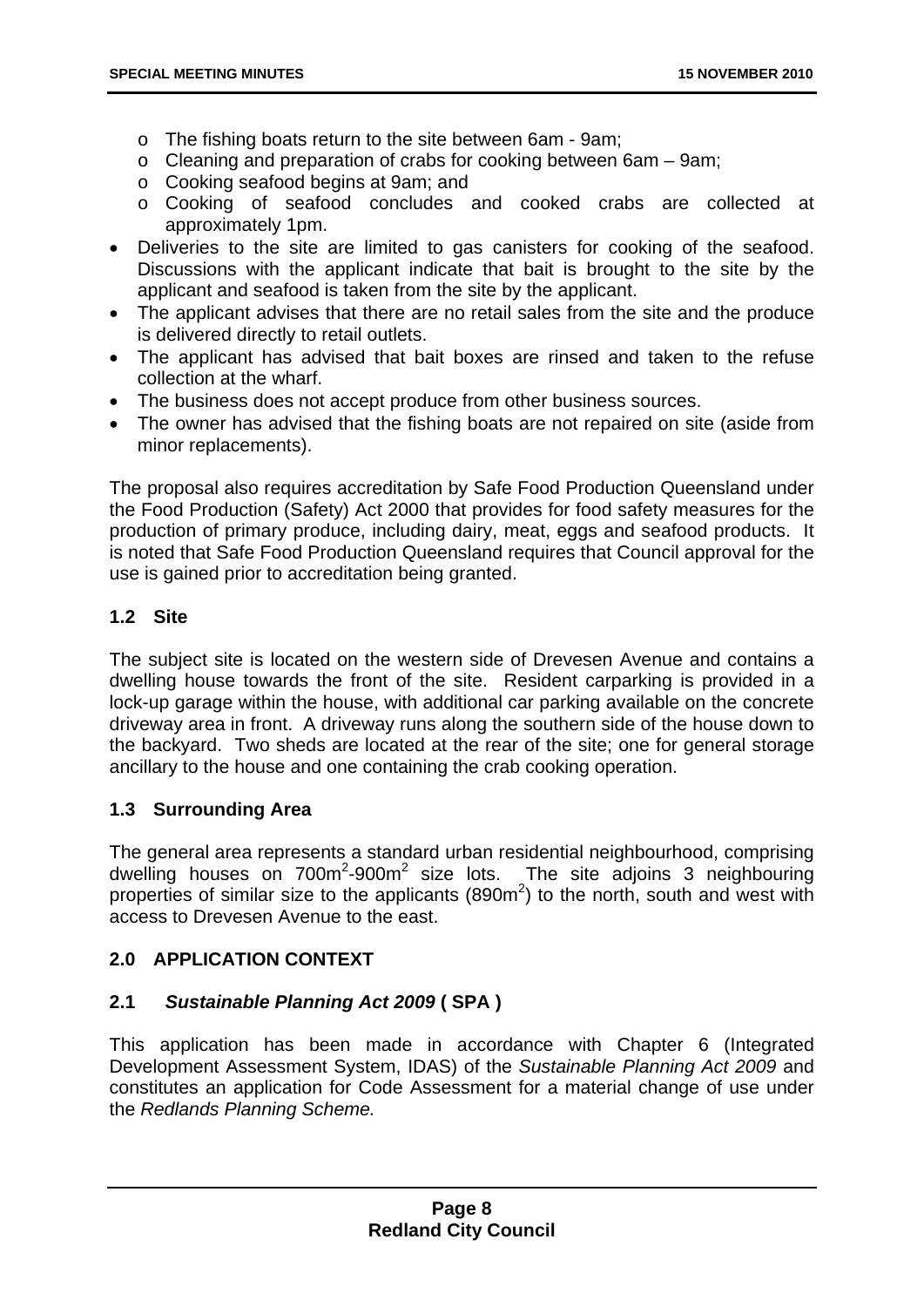Section 313 (2) of SPA states:

*The assessment manager must assess the part of the application against each of the following matters or things to the extent the matter or thing is relevant to the development—* 

- *(a) the State planning regulatory provisions;*
- *(b) the regional plan for a designated region, to the extent it is not identified in the planning scheme as being appropriately reflected in the planning scheme;*
- *(c) any applicable codes, other than concurrence agency codes the assessment manager does not apply, that are identified as a code for IDAS under this or another Act;*
- *(d) State planning policies, to the extent the policies are not identified in—* 
	- *(i) any relevant regional plan as being appropriately reflected in the regional plan; or*
	- *(ii) the planning scheme as being appropriately reflected in the planning scheme;*
- *(e) any applicable codes in the following instruments—* 
	- *(i) a structure plan;*
	- *(ii) a master plan;*
	- *(iii) a temporary local planning instrument;*
	- *(iv) a preliminary approval to which section 242 applies;*
	- *(v) a planning scheme;*
- *(f) if the assessment manager is an infrastructure provider—the priority infrastructure plan.*

Section 313 (3) of SPA continues:

*In addition to the matters or things against which the assessment manager must assess the application under subsection (2), the assessment manager must assess the part of the application having regard to the following—* 

- *(a) the common material;*
- *(b) any development approval for, and any lawful use of, premises the subject of the application or adjacent premises;*
- *(c) any referral agency's response for the application;*
- *(d the purposes of any instrument containing an applicable code.*

In essence, this means that the application must be assessed against the applicable codes in the Redlands Planning Scheme, including the purpose (overall outcomes) of these codes, having regard to the common material (the application information).

It is noted that there is currently no lawful approval for a home business or any type of seafood operation on the site, and therefore point (b) above is not applicable.

#### **2.2 SEQ Regional Plan 2009-2031**

The subject land is located within the Urban Footprint in the SEQ Regional Plan 2009-2031.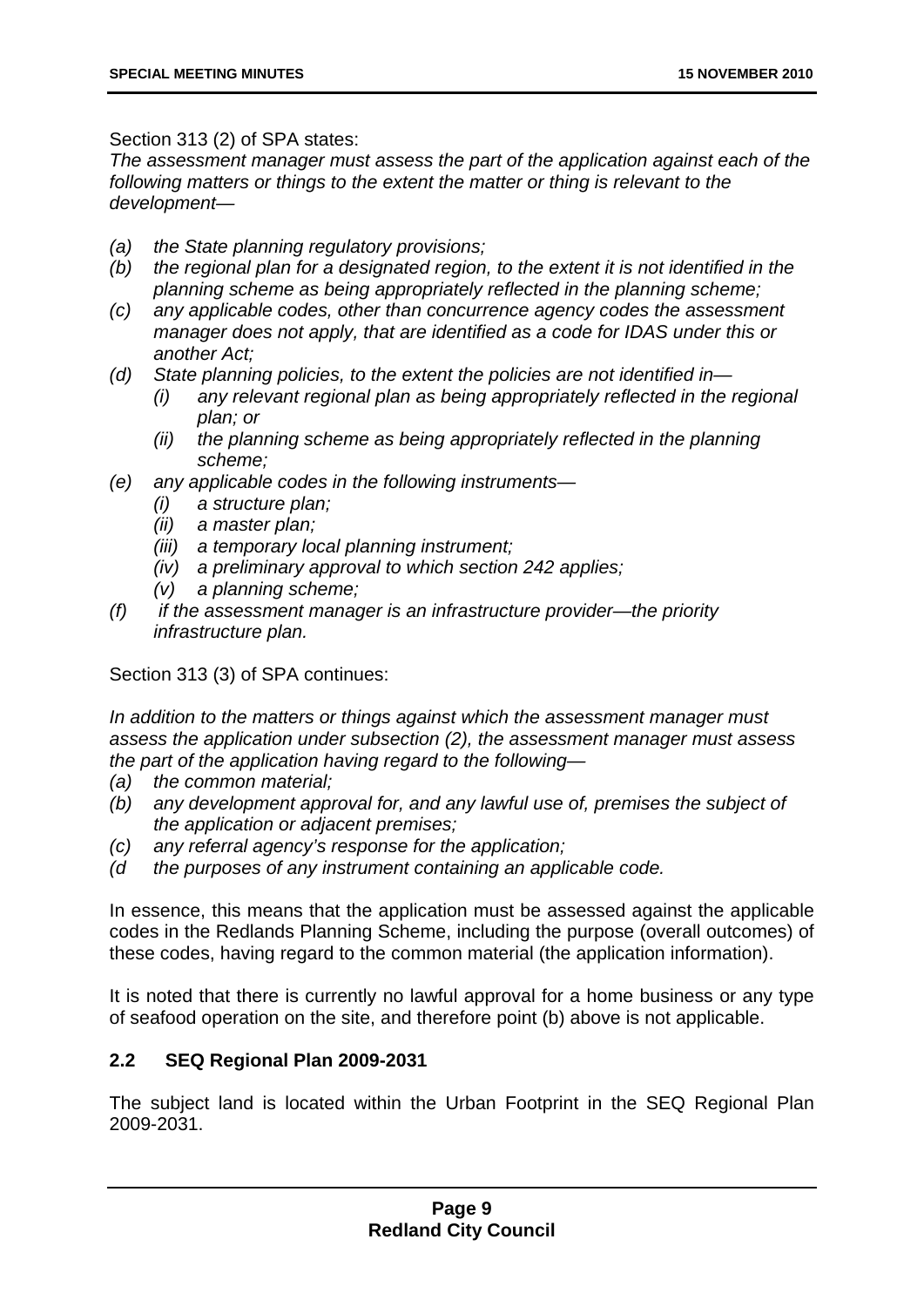#### **2.3 State Planning Policies**

There are no applicable State Planning Policies for this application.

#### **2.4 State Planning Regulatory Provisions**

There are no applicable State Planning Regulatory Provisions for this application.

#### **3.0 APPLICATION ASSESSMENT**

Council has engaged external consultants to provide expert advice in relation to planning, odour and noise issues for the application as detailed in this report.

#### **3.1 Proposed Use**

The proposal is for a "home business" defined under the Redlands Planning Scheme as:

*Home Business: Means the use of premises for a business activity located either within a dwelling unit, an extension to a dwelling unit, or outside of a dwelling unit but on the same premises.* 

The proposal could alternatively be defined as "general industry", which is defined under the Redlands Planning Scheme as:

*General industry (v) seafood processing – means commercially processing seafood, including removing the scales, gills, intestines or shells, filleting, chilling, freezing or packaging seafood in works with a design production capacity of up to 100 tonnes per year.* 

The proposed use could definitely meet the criteria for either use, by being a business activity operated on the same premises as the dwelling house and involving the processing of seafood with a design capacity well under 100 tonnes per year. Council must consider the "best fit" definition for the use.

It is considered that the dwelling house is the predominant and primary use of the allotment, and therefore the proposal is most closely aligned to a 'home business'.

#### **3.2 Odour Expert Advice**

The report from the odour expert is provided as **Attachment 2** of this report.

In summary, the odour expert has recommended conditions on the development to mitigate odour impacts, should it be approved.

#### **3.3 Noise Expert Advice**

Council sought advice from a qualified Noise Expert. The Expert has advised that the proposed activities of loading the two boats and departing at 2.45am or thereabouts cannot comply with the stringent noise thresholds contained in the code. Even a less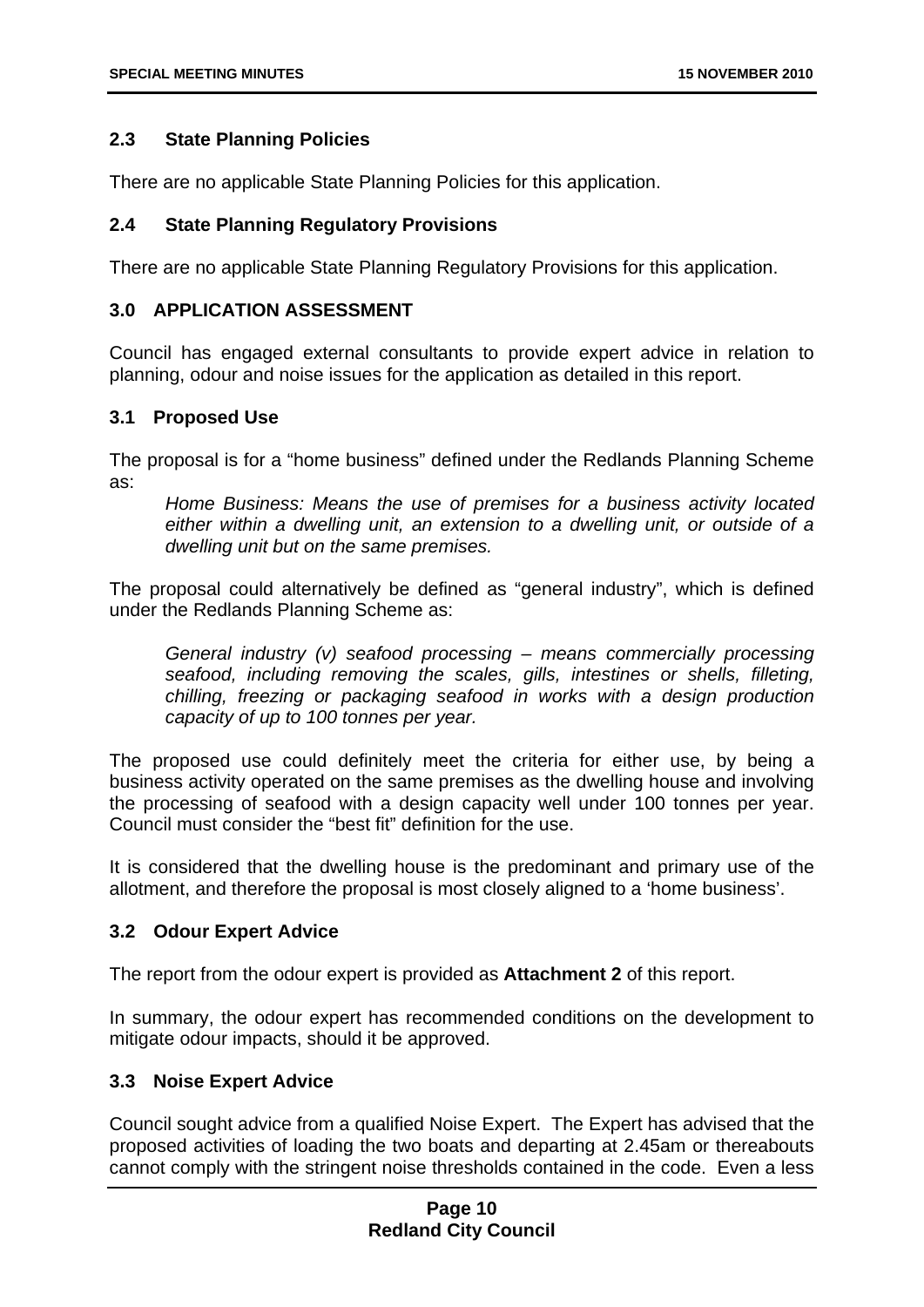stringent criterion, applicable to transient noise emissions, would be unachievable, given the close proximity to the neighbouring house and the fact that the house is a high-set.

#### **3.4 Planning Expert Advice**

The report from the planning expert is provided as **Attachment 3** of this report.

In sum, the planning expert has recommended that the application be refused based primarily on the impact of the development in terms of odour, noise, traffic and stormwater/ wastewater management.

#### **3.5 Assessment Summary**

The advice and recommendations of the experts have been considered and an assessment of the application against the applicable codes has been conducted by Council's planning officer. The main points of this assessment and consideration are presented below.

#### 3.4.1 Urban Residential Zone Code

#### Consistency of Use

Overall Outcome (a)(i)(d) requires that development:

*Provide for a range of residential uses that...encourage opportunities for working from home.* 

Specific Outcome S1.4 requires the following:

*The following uses are encouraged –* 

- *(a) bed and breakfast;*
- *(b) home business;*
- *(c) relatives apartment.*

The proposal provides an opportunity for working from home and therefore achieves these overall and specific outcomes. Home business uses are encouraged in the Urban Residential Zone, provided they achieve suitable amenity requirements, as discussed herein.

#### Amenity Impacts

Overall Outcome (c)(i) requires that:

*Uses and other development achieves a high standard of amenity by -* 

- *a. protecting and enhancing of places of cultural significance or streetscape value;*
- *b. having access to natural light and ventilation, privacy and private open space commensurate with the use;*

#### **Page 11 Redland City Council**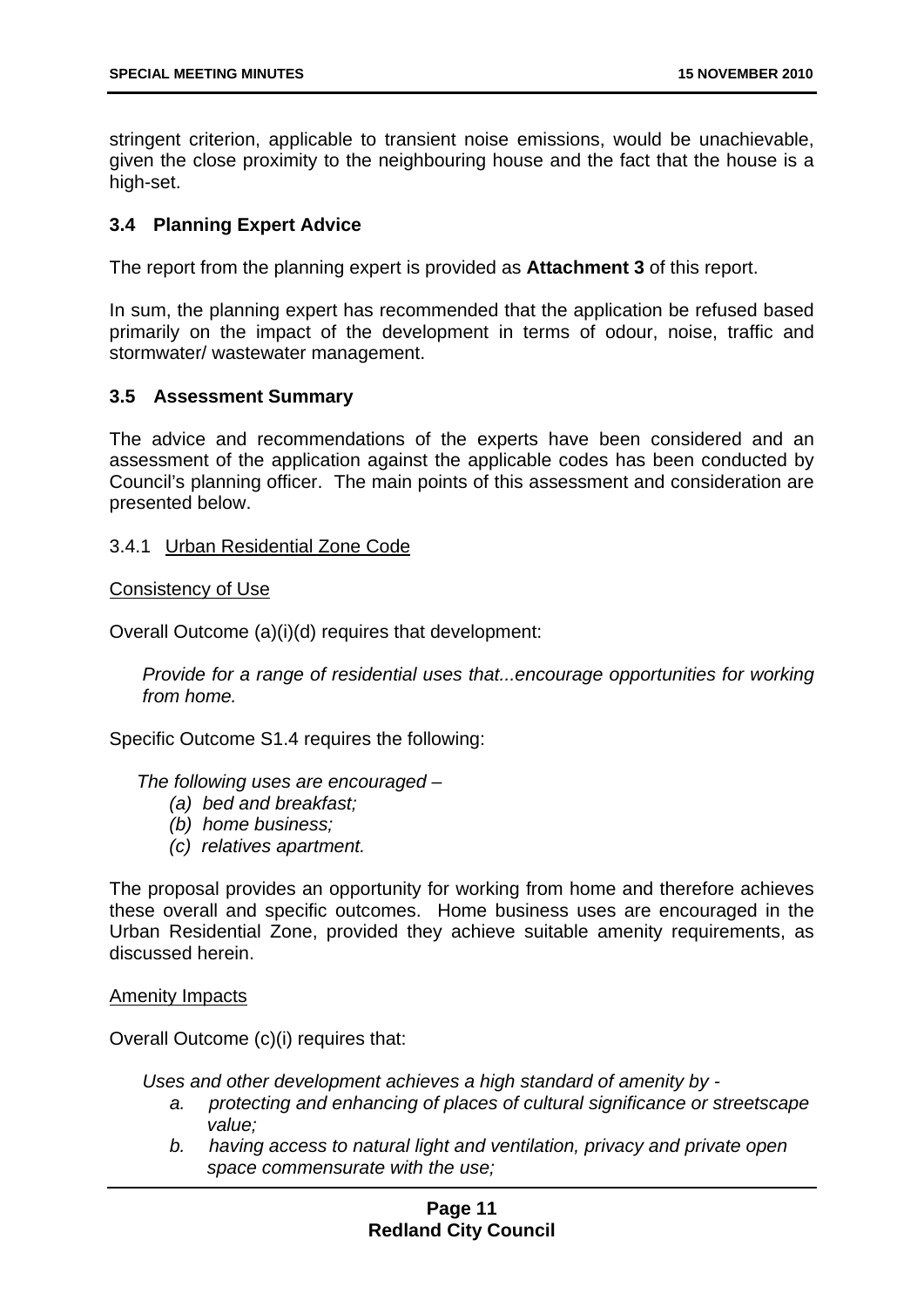- *c. providing high quality useable public open space that meets the needs of the community;*
- *d. maintaining the safety of people and property;*
- *e. eliminating or mitigating impacts associated with light, noise, air and traffic.*

Points (d) and (e) are applicable. In relation to point (d), it is considered that the proposal itself does not endanger people or property. In relation to point (e), the external odour consultant has advised that the proposal can be conditioned to "mitigate" the odour impacts from the use to a level consistent with a residential environment. While this may be the case, conditions to ensure compliance with the requirements (e.g. keeping the roller door closed during cooking, thawing bait in the refrigerator, cleaning all materials and gear in the shed, etc) may not be practical and may impose a heavy monitoring burden on Council.

The specific outcomes provide a more specific interpretation of the requirements of the code. Specific Outcomes S3.7, S3.8 and S3.9 are relevant to assessing the amenity impacts of the proposal.

S3.7

- *(1) Artificial lighting does not result in unreasonable disturbance to any person or activity;*
- *(2) Glare and reflection from the sun are minimised through material and glazing choice.*

The operation of vehicles as early as 2:45am has the potential to cause a lighting nuisance to neighbours, particularly from vehicle headlights.

S3.8

*Noise generated by the use or other development is compatible with that experienced in a residential environment.* 

The operation involves working up to 7 days a week and 365 days a year, with boats being taken out as early as 2:45am. This early operation has the potential to cause an undue noise nuisance to neighbours, which is exacerbated by the frequency of the potential nuisance. It is considered the noise likely to be generated by the proposed use will not be compatible with that typically experienced in a residential environment.

Noise nuisance is likely to also result from the cooking and refrigeration activities associated with the use. The applicant has not substantiated the noise levels of these activities, and has therefore not demonstrated compliance with this specific outcome and/or the decibel levels prescribed in probable solution P8.

S3.9

*Air quality impacts are eliminated or mitigated to a level that is compatible with a residential environment by not emitting vibration, odour, fumes, smoke, vapour, steam, soot, ash, dust, grit, oil, radio or electrical interference beyond the premises.*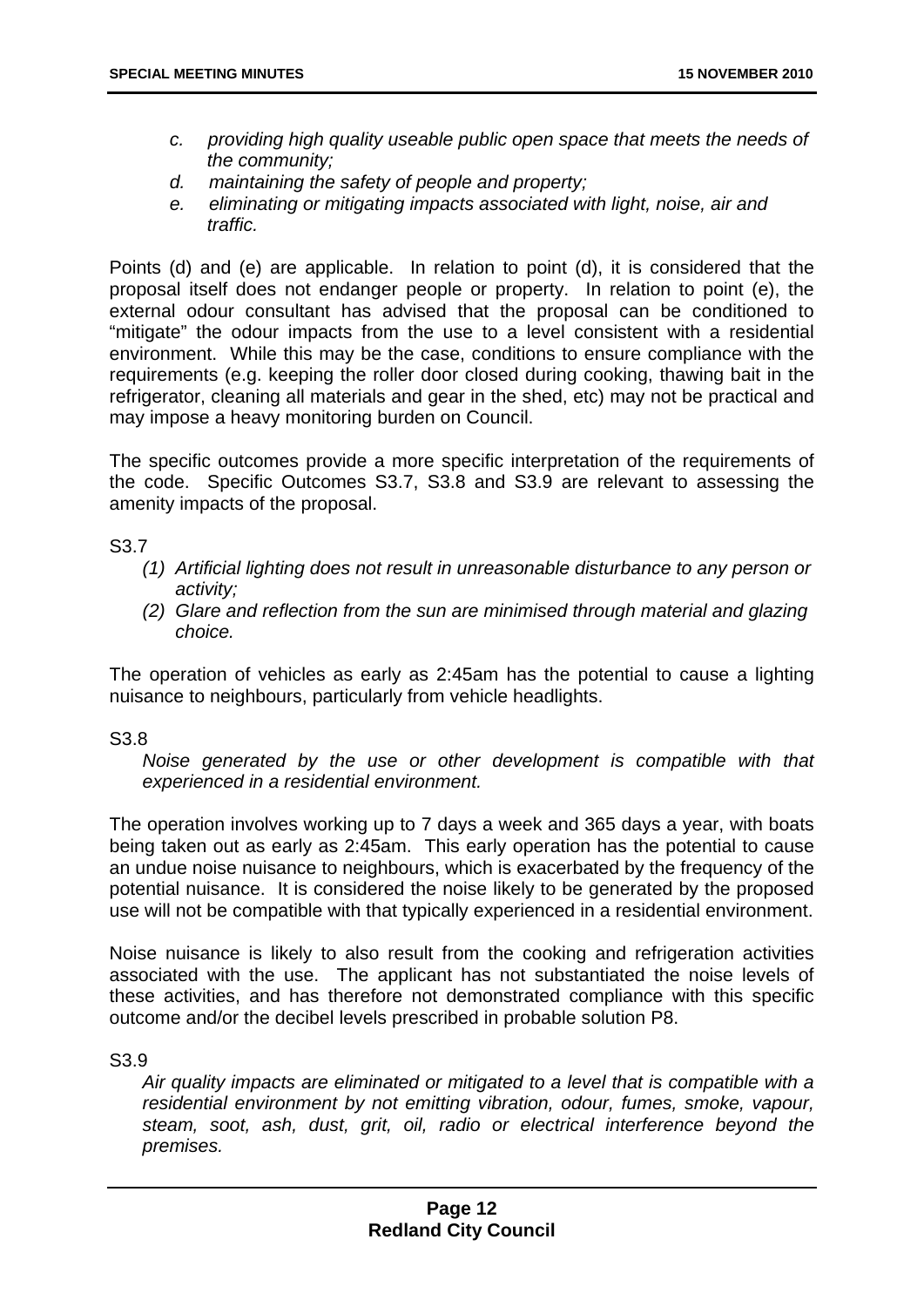The proposed use will emit odour from the cooking operation and the storage of seafood, bait and fishing gear. The independent odour consultant has advised that the proposal can be conditioned to "mitigate" the odour impacts from the use to a level consistent with a residential environment. As discussed above, conditions to ensure compliance with the requirements may not be practical and may impose a heavy monitoring burden on Council.

#### **Traffic**

Specific Outcome S3.10 requires that *"traffic movements are compatible with that experienced in a residential environment"*.

Traffic movements associated with the home business include:

- Taking the two licensed fishing boats out for up to 365 days a year, as early as 2:45am;
- Delivery of gas canisters; and
- Potential deliveries of bait and transporting of crabs.

This extent of traffic movements is not considered to be compatible with a normal residential dwelling unit, and therefore has the potential to impact on the amenity and lifestyle of the surrounding residents.

#### Waste management

Specific Outcome S5.5 requires the following:

*Waste and recycling is managed to minimise impacts on the environment by -* 

- *(a) locating waste and recycling storage areas to protect amenity and to provide safe manual handling of containers;*
- *(b) screening waste and recycling container storage areas from view;*
- *(c) providing for the cleansing of containers in a manner that does not cause adverse environmental impacts.*

The applicant has not clarified how waste is stored and disposed of and has therefore not demonstrated compliance with this specific outcome. As discussed in more detail further in this report, the use would require a trade waste permit and a trade waste pre-treatment device (for example, a grease trap). The waste contained in this device would be defined as "regulated waste" under the Environmental Protection Regulation, which would require removal by a licensed contractor.

#### 3.4.2 Home Business Code

Overall Outcome (a) requires that the use:

- *"(i) facilitates business and employment from home in a manner that does not adversely affect the amenity of the surrounding area;*
- *(ii) promotes alternative employment opportunities that do not undermine the role and function of centres or industrial areas."*

#### **Page 13 Redland City Council**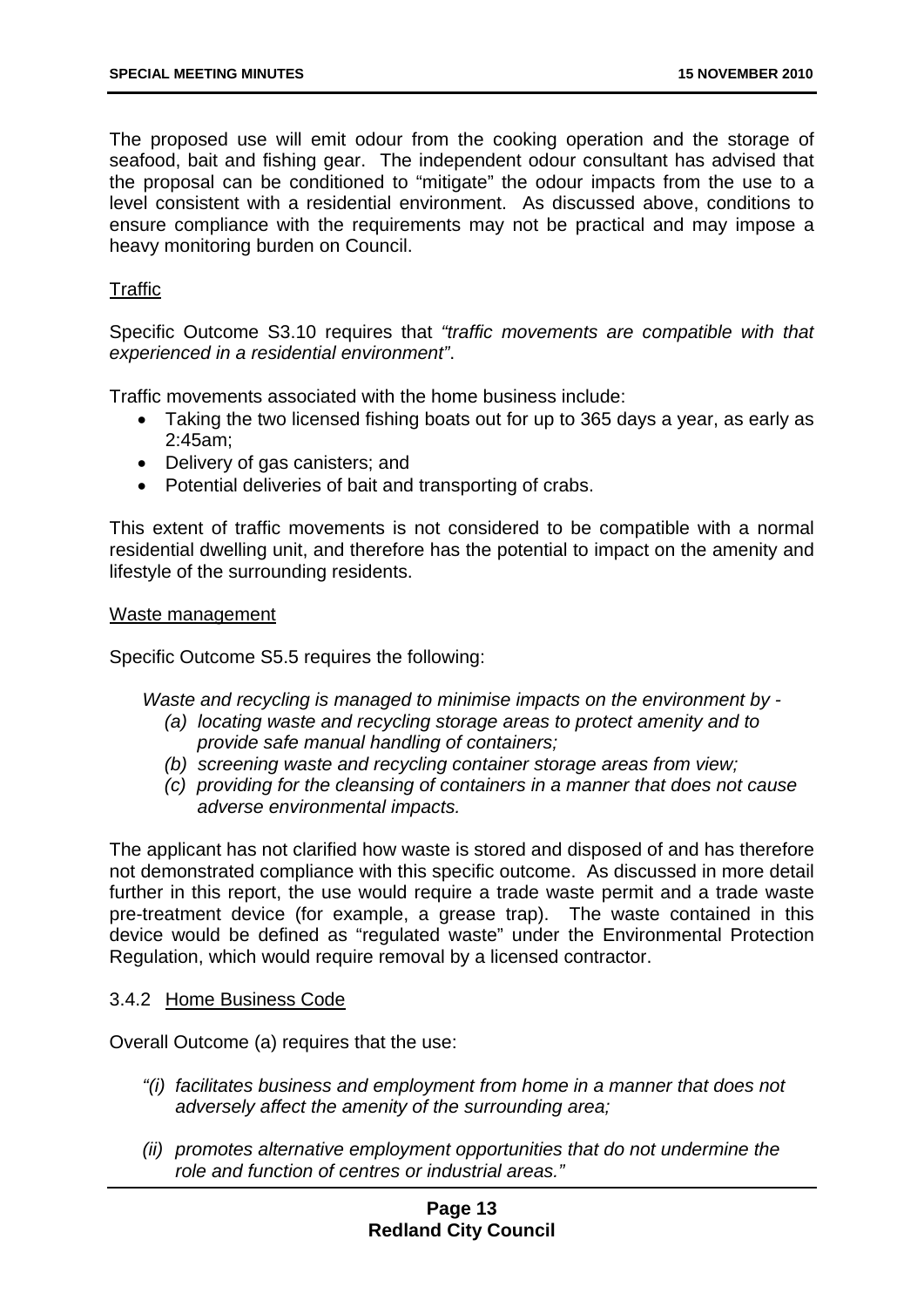The home business does facilitate business and employment from home. However, it is considered that the use would adversely affect the amenity of the surrounding area by causing a noise nuisance and potentially an odour problem. The use, in terms of scale, consistency of operation, required upgrades to the facility and treatment devices, is considered akin to a commercial operation. It is therefore considered that the use is inappropriate in a residential zone and is more suitably located in an industrial area. It therefore potentially detracts from the role and function of centres or industrial areas where these activities are encouraged to locate.

Specific Outcome S1 requires the following:

*"The use -* 

- *(a) is associated with a dwelling unit that is being used as a private residence;*
- *(b) is low-key in terms of* 
	- *(i) scale;*
	- *(ii) operating characteristics;*
	- *(iii) the number of non-resident employees;*
- *(c) does not adversely impact on the amenity or infrastructure of adjoining or nearby properties;*
- *(d) is compatible with the level of infrastructure provided to a dwelling unit under normal residential circumstances."*

Each point of the specific outcome is addressed in turn.

- (a) The use is associated with the dwelling unit on the site, with the resident of the dwelling being the operator.
- (b) The use is not considered to be low-key in terms of scale and operating characteristics. While the shed containing the cooker and refrigeration is only  $25m<sup>2</sup>$ , the scale and operational characteristics of the use are considered to be significant because the use:
	- Involves the required storage of a large amount of materials, including fishing gear, buckets and eskies, which would need to be stored in a screened location on the site;
	- Involves the use of two licensed fishing boats stored on the site;
	- Is intended to operate up to 365 days a year, with the operation starting as early as 2:45am;
	- Cooks up to 20 tonnes of crabs per year;
	- Would require upgrading of the shed to deal with odour, including an exhaust hood and upgraded supply and extraction fans;
	- Would require trade waste approval and a trade waste pre-treatment device; and
	- Would involve regulated waste that would require removal by a licensed contractor.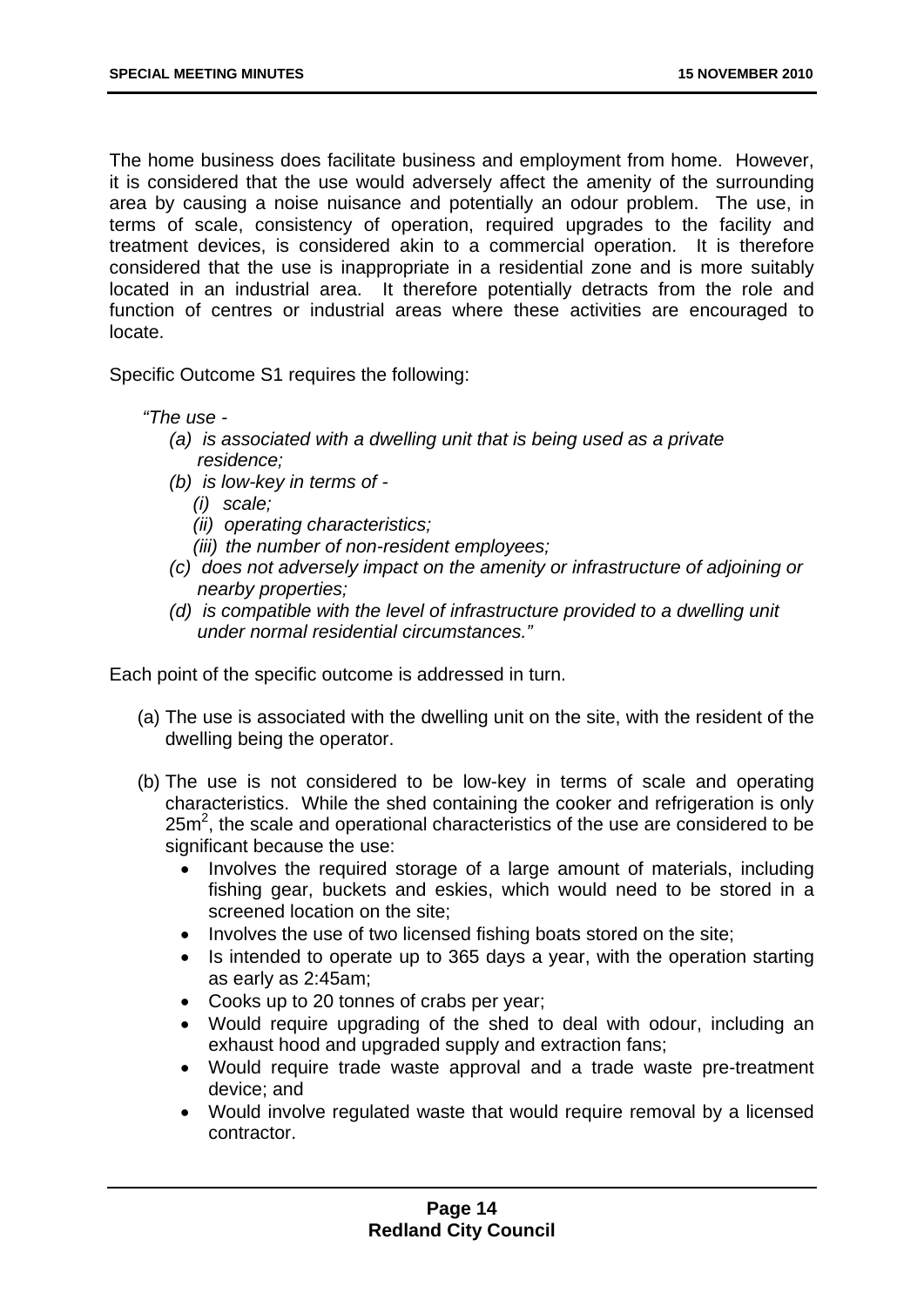These points highlight that the use in terms of scale and operating characteristics is akin to a commercial facility that is inappropriate in a residential area.

- (c) As discussed, it is considered that the use would adversely impact on the amenity of adjoining and nearby properties by causing an odour and noise nuisance
- (d) It is considered that the use would not be compatible with the level of infrastructure provided to a residential dwelling unit under normal circumstances. Probable solution P1(c) specifies that one way to achieve this part of the outcome is for the use to not generate wastewater that requires connection to a trade waste facility and not generate regulated waste under the Environmental Protection Regulation.

It has been confirmed with Allconnex that the use would require a trade waste approval, and that it is highly likely that a trade waste pre-treatment device (for example, a grease trap) would be required. It has also been confirmed by Council's Health and Environment department that waste from a grease trap is "regulated waste" under the Environmental Protection Regulation.

These infrastructure components are not compatible with a dwelling unit under normal residential circumstances.

Specific Outcome S2 requires that *"traffic generated by a home business is consistent with the expected level of traffic for the area"*.

As discussed with regard to the Urban Residential Zone Code, the traffic movements associated with this use are not considered compatible with a normal residential dwelling unit.

#### **4.0 REFERRAL AGENCIES**

The application did not trigger any referral requirements under the IDAS.

#### **5.0 CONCLUSION**

The proposal has been assessed against the Redlands Planning Scheme and the requirements of the Sustainable Planning Act 2009. External experts have been engaged to provide advice in relation to planning and odour issues. It is considered that the proposal is not low-key in terms of the operational scale and activities and the applicant has not demonstrated that the proposal complies with the planning scheme in relation to odour and noise emissions, traffic movements and stormwater management.

Accordingly, it is recommended that the application be **refused**.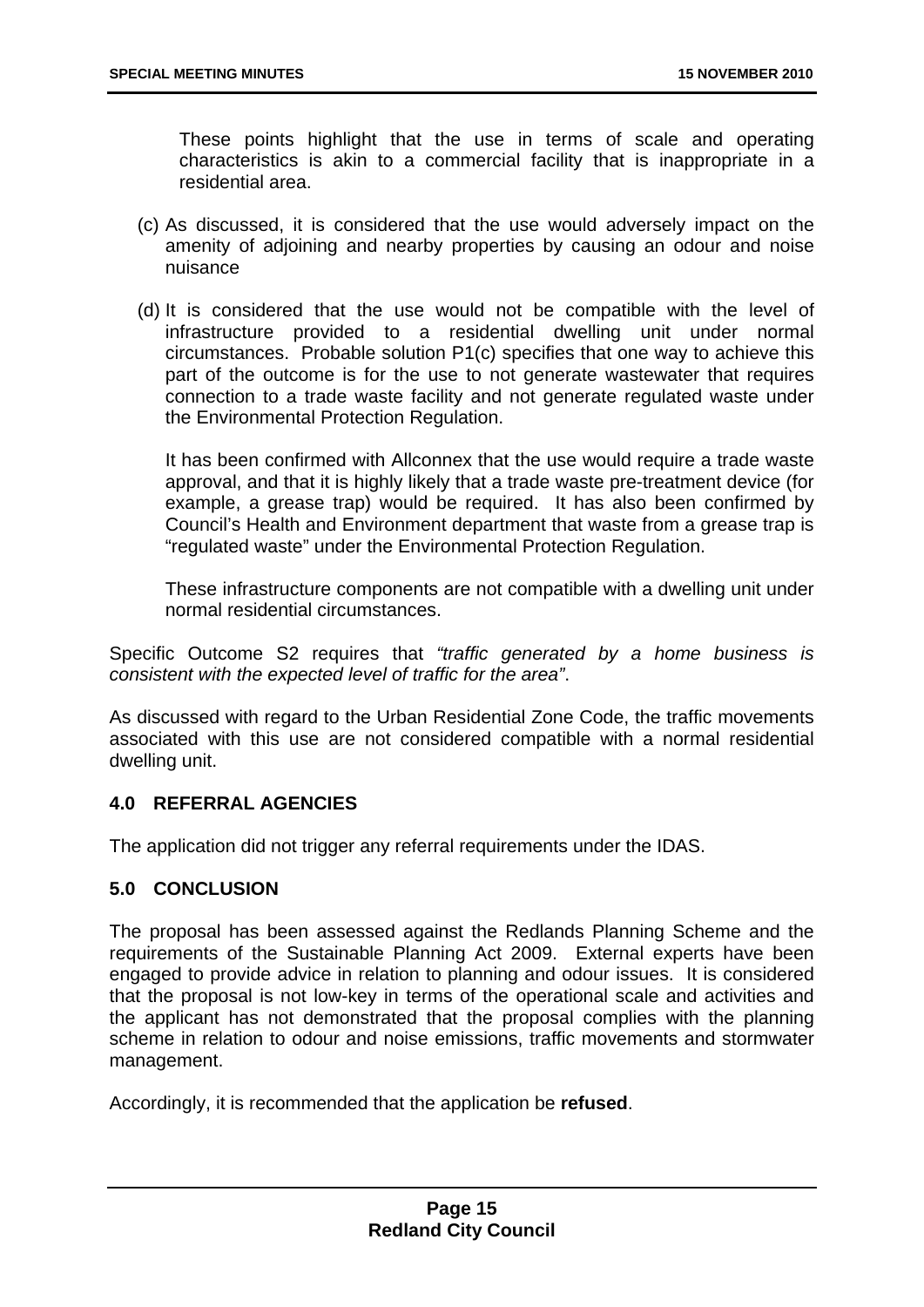#### **OFFICER'S RECOMMENDATION/ COUNCIL RESOLUTION**

| Moved by:    | <b>Cr Elliott</b> |
|--------------|-------------------|
| Seconded by: | <b>Cr Bowler</b>  |

**That the application for material change of use for the purpose of a Home Business on the land known as 31 Drevesen Avenue, Cleveland described as Lot 42 RP 118194 be refused on the following grounds:** 

- **1. The proposal does not comply with the purpose of the Urban Residential Code, in that the proposal does not maintain a high level of amenity, and the proposal has not demonstrated how noise or air emissions are mitigated.**
- **2. The proposal does not comply with the purpose of the Urban Residential Code, in that the proposal has not demonstrated that the adverse impacts on the environment are minimised through stormwater management.**
- **3. The proposal does not comply with Specific Outcomes and Probable Solutions in the Urban Residential Code, including:** 
	- **a. S3.8 and P3.8 in relation to the likely noise impacts, and the lack of evidence to show that noise generated can be ameliorated to be compatible with the residential environment;**
	- **b. S3.9 in relation to the emission of odour, and the lack of evidence to show that odour generated can be ameliorated to be compatible with the residential environment;**
	- **c. P3.10 and S3.10 in relation to traffic movements, which are not considered compatible with a residential environment, and the manoeuvring which has not demonstrated compliance with Council's codes;**
	- **d. S4.1 and S5.3 in relation to stormwater management, where no evidence has been provided to support compliance with Council's stormwater standards.**
- **4. Conditions required to mitigate emissions to a level compatible with a residential environment and will impose a heavy monitoring burden on Council.**
- **5. The proposal does not comply with the purpose of Council's Home Business Code, in that the proposed use impacts on the amenity of the surrounding area in relation to noise, odour, traffic movements and stormwater management.**
- **6. The proposal does not comply with the purpose of Council's Home Business Code because these activities are more suitably located in a**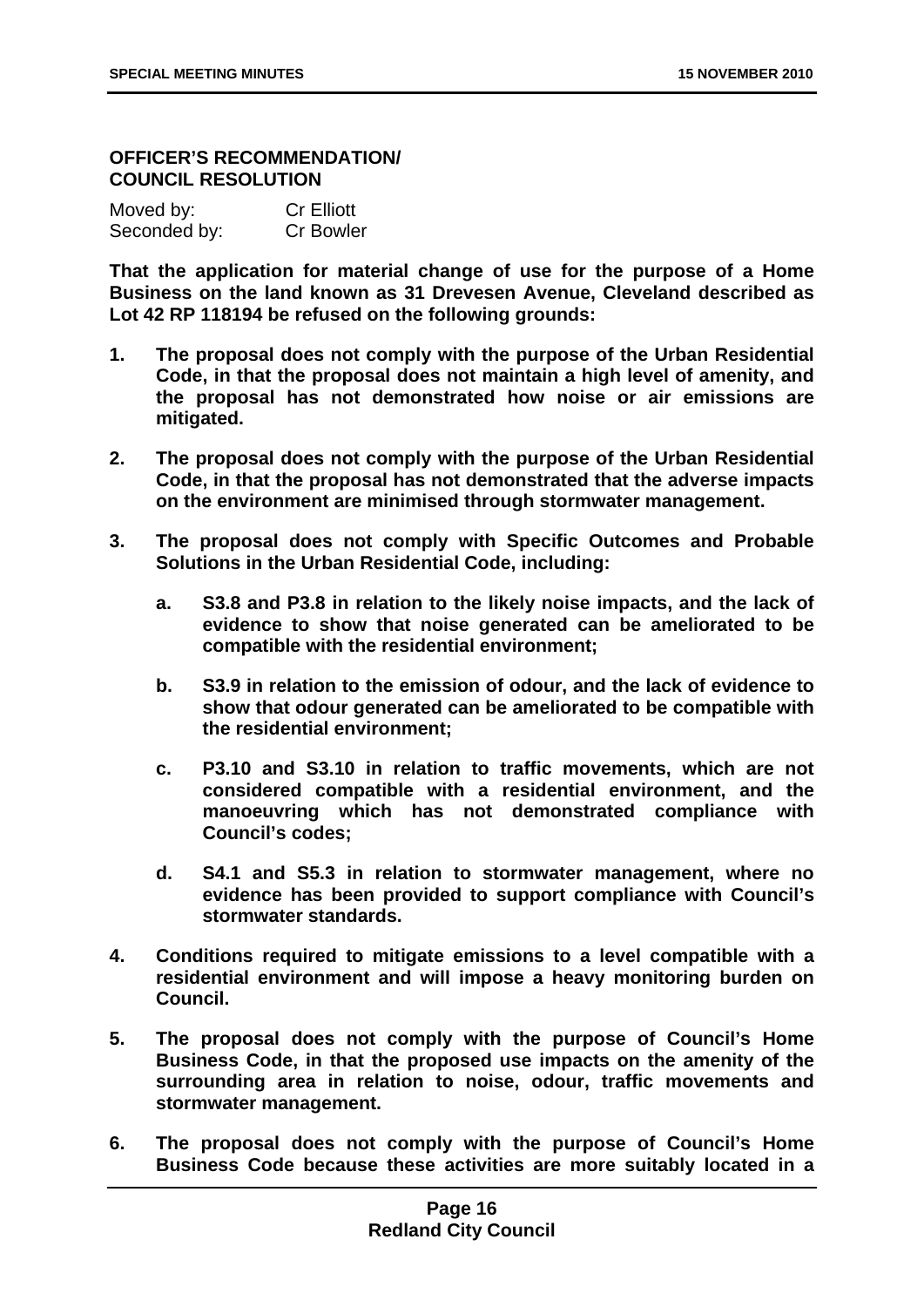**centre or industrial area, and therefore will detract from the role and function of centres or industrial areas where these activities are encouraged to locate.** 

- **7. The proposal does not comply with the Specific Outcomes and Probable Solutions of the Home Business Code in that:** 
	- **a. The proposal does not comply with P1 and S1 in relation to the impacts on amenity of adjoining or nearby properties in relation to noise, odour, traffic movements and stormwater management;**
	- **b. The proposal does not comply with P1 and S1 as the development is not compatible with the level of infrastructure provided to a dwelling unit under normal residential circumstances. The use would require a trade waste pre-treatment device and would involve regulated waste under the Environmental Protection Regulation;**
	- **c. The proposal does not comply with P1 and S2 as the development is not low-key in scale and operational characteristics, being akin to a commercial operation in terms of the intensity of the use and the required mitigation treatments of odour, noise and waste.**
	- **d. The proposal does not comply with P2 and S2 in relation to traffic movements, which are not considered to be consistent with the level of traffic for the surrounding area and have the potential to impact on the amenity and lifestyle of surrounding residents.**
- **8. The proposal does not comply with the Access and Parking Code in that no evidence has been provided to demonstrate compliance with Council's requirements for car parking or manoeuvring.**
- **9. The proposal is in conflict with the planning scheme and there are insufficient planning grounds to justify approval of the application, despite the conflict.**

#### **CARRIED**

A division was called for.

Crs Reimers, Elliott, Bowler, Williams, Townsend, Henry, Ogilvie, Boglary and Hobson voted in the affirmative.

Cr Burns voted in the negative.

Cr Murray was absent from the meeting.

The motion was declared by the Mayor as **CARRIED**.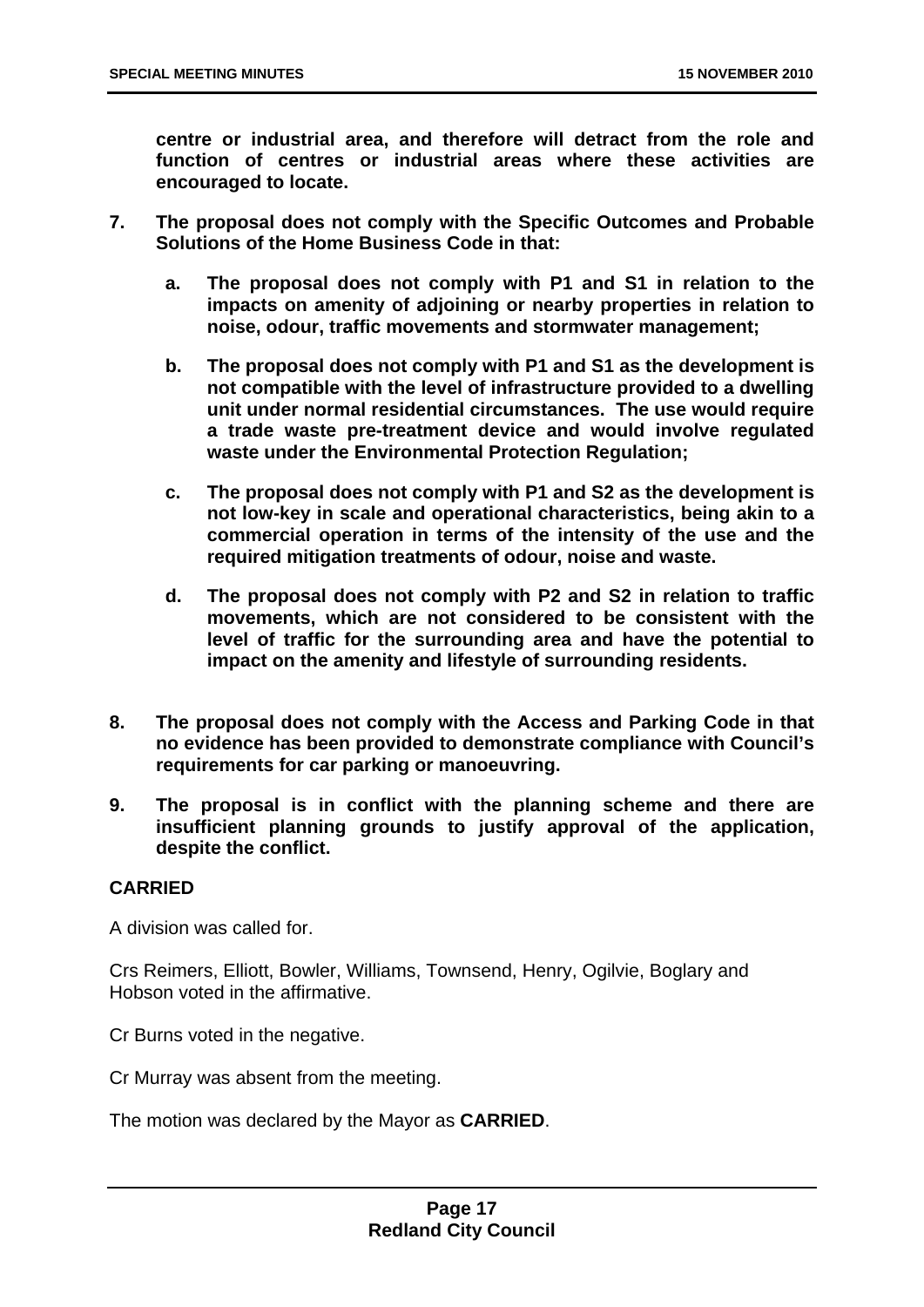#### <span id="page-18-0"></span>**5.1.2 INTERPRETATION OF REDLAND PLANNING SCHEME BUILDING HEIGHT RESTRICTIONS FOR APARTMENT BUILDINGS**

| <b>Dataworks Filename:</b>       | GOV-Special Meetings 2010                                                                    |
|----------------------------------|----------------------------------------------------------------------------------------------|
| <b>Responsible Officer Name:</b> | <b>Toni Averay</b><br><b>General Manager Development &amp; Community</b><br><b>Standards</b> |
| <b>Author Name:</b>              | <b>Andrew Ross</b><br><b>Manager Legal Services</b>                                          |

#### **EXECUTIVE SUMMARY**

A confidential report from General Manager Development & Community Standards dated 12 November 2010 was discussed in closed session pursuant to section 72(1)(e) of the *Local Government (Operations) Regulation 2010.* 

#### **COUNCIL RESOLUTION**

| Moved by:    | <b>Cr Williams</b> |
|--------------|--------------------|
| Seconded by: | Cr Ogilvie         |

**That Council resolve to assess future applications for apartment buildings and multiple dwellings in the MDR zone sub areas as impact assessable if they exceed the thresholds of Table 2 column 2 or column 3.** 

#### **CARRIED**

A division was called for.

Crs Burns, Reimers, Elliott, Williams, Townsend, Henry and Ogilvie voted in the affirmative.

Crs Bowler, Boglary and Hobson voted in the negative.

Cr Murray was absent from the meeting.

The motion was declared by the Mayor as **CARRIED**.